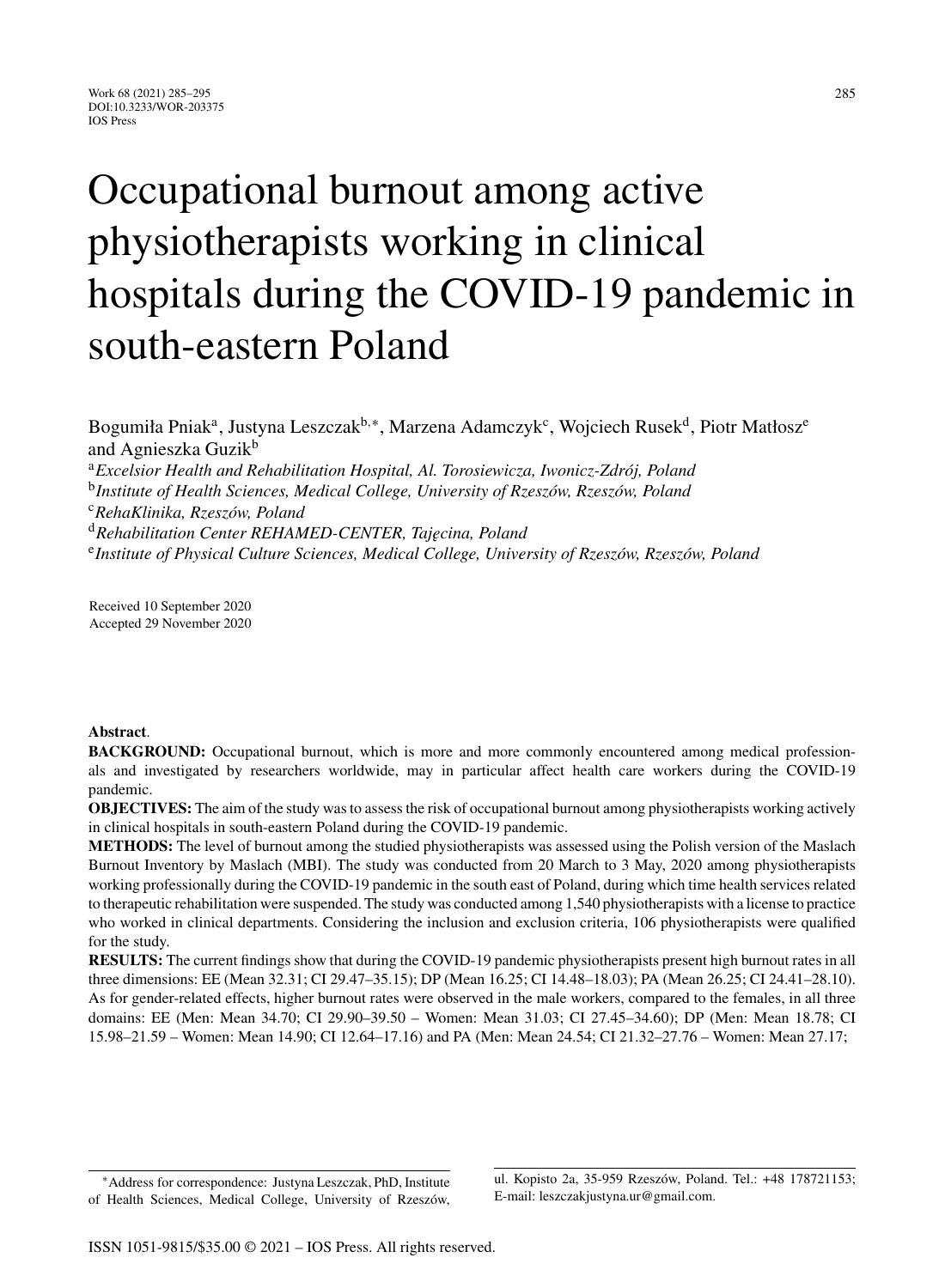CI 24.90–29.44). The highest burnout rates, presented by the physiotherapists working in the profession for more than 20 years, were identified in the domain of EE (Mean: 35.30; CI 30.51–40.10) and in those with 10–15 years of experience, in the domains of DP (Mean: 18.31; CI 14.89–21.73) and PA (Mean: 23.97; CI 20.13–27.81). The highest rate of occupational burnout, reflected by the scores in all three domains (EE, DP, PA), was identified in Department I – Intensive Care and Anaesthesiology Department: EE - (Mean: 40.89, CI 35.27–46.52); DP - (Mean: 21.39, CI 17.90–24.88); and PA - (Mean: 23.07, CI 20.04–26.10), compared to the other departments. The subjects who rarely participated in courses or training programs showed the highest burnout rates (EE- Mean: 33.55, CI 29.33–37.77; DP- Mean: 16.71, CI 13.99–19.43; PA-Mean: 25.45, CI 22.47–28.43).

**CONCLUSIONS:** Occupational burnout during the COVID-19 pandemic is noticeable among physiotherapists working in clinical departments. The current findings show high burnout rates in all three domains: emotional exhaustion (EE), depersonalization (DP) and personal accomplishment (PA). A comparative analysis of these findings with reference to related studies published before the pandemic shows that the burnout rates among physiotherapists may have significantly increased during the COVID-19 pandemic. However, given the scarcity of scientific evidence related to this specific problem in Poland and worldwide, it is necessary to continue research in occupational burnout affecting physiotherapists, particularly during the second wave of the pandemic, in order to gain a better understanding of the possible effects of social isolation and greater personal work-related health risks on the mental health of these medical professionals.

Keywords: Health workers, stress, coronavirus, SARS-CoV-2

## **1. Introduction**

Work is a prerequisite for human existence. It defines our place in society, gives satisfaction and shapes personality. Work constantly enriches one's life with new challenges. The medical professions are particularly burdened with a high risk of negative effects from their professional life. The phenomenon of occupational burnout deserves special attention. It is characterized by many symptoms that are difficult to diagnose and are often mistaken for temporary fatigue [1–3].

Physiotherapists are a special professional group whose work involves not only physical effort, but also mental work. The task of a physiotherapist is to assist the patient in restoring the highest possible functional level. The degree of the physiotherapist's satisfaction with their work also affects the person undergoing rehabilitation [4]. A review of the literature indicates that work-related stress and burnout can have a significant impact on health and the effectiveness of daily work [5]. At this point in Poland there are no studies related to occupational burnout among physiotherapists during the COVID-19 pandemic. In addition, the authors of the present study are also physiotherapy practitioners and therefore they wanted to investigate this phenomenon in their community. In fact, the profession of physiotherapist has also been overlooked in international literature discussing occupational burnout syndrome. The available studies related to this focus on nurses, physicians and paramedics [6–8]. These observations provided the motivation for this study.

The first case of SARS-CoV-2 coronavirus infection was detected in November 2019 in the Chinese city of Wuhan. Afterwards, the epidemic spread all over the world, and the first case recorded in Poland was on March 4, 2020 [9]. Most people have mild symptoms or are even asymptomatic; however, the infection is potentially life-threatening to the elderly, especially those with chronic diseases [10–13]. In Poland, a state of epidemic was declared and has been in effect since March 20, 2020 [14]. COVID-19 has not only become a major threat to health, but has also caused increased stress and aggravated depression [15]. Studies confirm that work during the coronavirus pandemic has become more stressful. For some, the pandemic means living in a constant state of uncertainty, for others it has caused loss of work and their means of livelihood. For many physiotherapists, March 21, 2020 was an important date in their professional life [14]. They were forced to suspend their work and close their offices. According to the National Chamber of Physiotherapists (KIF), as many as 75% of physiotherapists in Poland, i.e. about 50,000, suspended their services [16]. From May 4, 2020, when health services for therapeutic rehabilitation reopened, physiotherapists found themselves in a new, difficult reality [17].

Stress and uncertainty associated with the performance of professional activities caused noticeable burnout among physiotherapists. Burnout, according to Freudenberger, is "a state of exhaustion caused by excessive demands imposed by the environment and the individual oneself" [18]. Leiter and Maslach recognized that burnout is the body's response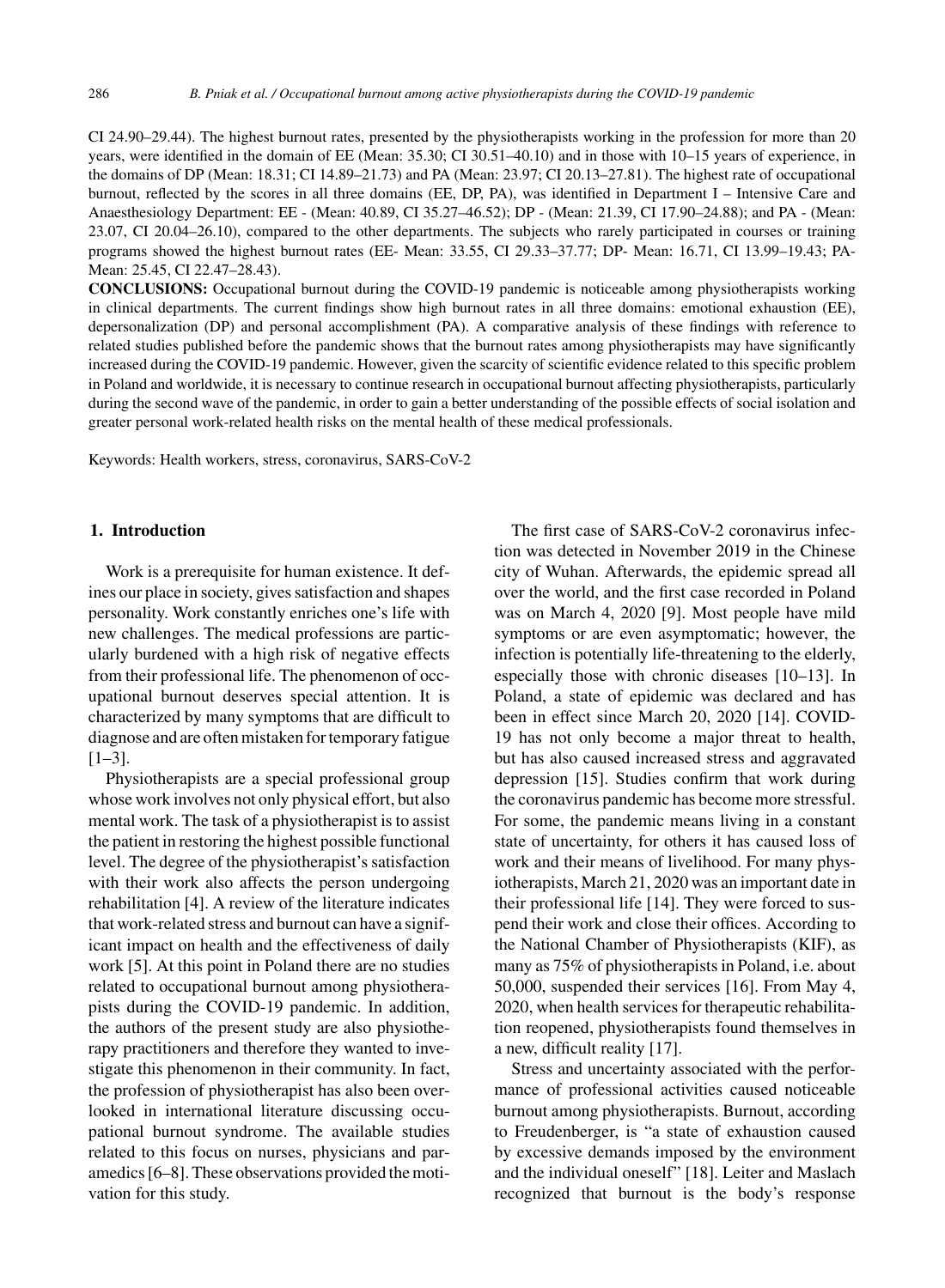to work-related stress. They highlighted emotional exhaustion, depersonalization and a reduced sense of one's own accomplishments [19]. They conducted a study on occupational burnout among people performing challenging jobs. People working with emotional exhaustion syndrome are likely to be frustrated and unable to enjoy the benefits of their work.

Stress in the workplace can manifest itself in indecisiveness or impulsiveness, difficulty in establishing appropriate relationships between people and addiction. Accidents at work are often observed due to stress, which have consequences not only for the employee, but also for the workplace [20]. Long-term stress contributes to illness. The regulations imposed by the authorities in response to COVID-19 mandated very strict procedures and requirements, which in combination with fear of infection and isolation from loved ones led to stress and adversely affected mental health in many cases. Working in such conditions may aggravate the factors that cause depression and anxiety [18].

Occupational burnout is particularly related to professions connected with helping others, since they require specific social competences to be fully engaged. The work of a physiotherapist necessitates almost continuous contact with the patient. A professional role providing treatment, rehabilitation and patient care can be stressful as it requires direct contact with human suffering. Regular burdens are also aggravated by organizational errors in medical care, difficult working conditions, low wages and low professional status. These factors can lead to burnout [21–22].

During the pandemic, a large proportion of people have been unable to relieve tension, anxiety and stress through playing sport. This reduces their quality of life and their lack of motivation to act [23].

The consequence of burnout for an employee may be making mistakes, difficulty concentrating or frustration. It can also lead to physical fatigue, frequent absence from work and depression. Occupational burnout can have further negative impacts on family life [24]. Occupational burnout is a wider social problem, and therefore special attention has been paid to ways of dealing with it.

The issue of occupational burnout among medical professions has been covered in the literature more and more frequently; however, the impact of COVID-19 on the quality of work of physiotherapists working in clinical hospitals has not been studied.

The aim of the study was to assess the risk of occupational burnout among physiotherapists working actively in clinical hospitals in south-eastern Poland during the SARS-CoV-2 outbreak.

# **2. Methods**

The study was conducted among physiotherapists working during the COVID-19 pandemic in southeastern Poland. They were physiotherapists working at the Regional Clinical Hospital No. 1, Regional Clinical Hospital No. 2, Hospital of the Ministry of Internal Affairs and Administration and the Municipal Clinical Hospital. They were people working in the following clinical hospital departments: Department I - Intensive Care Unit and Anaesthesiology; Department II - Department of Orthopaedics and Motor Organ Traumatology; Department III - Department of Neurology. The study was conducted from March 20 to May 3, 2020, during the period when a state of epidemic was declared in Poland, when health services related to therapeutic rehabilitation were suspended.

#### *2.1. Study group*

In March 2020, a survey was sent out to 1,540 physiotherapists with a license to practice. 812 people took part in the study (returning the completed questionnaire). 659 people were excluded from the group because of a temporary suspension of work related to the pandemic or because they worked in departments other than: Intensive Care and Anaesthesiology, Orthopaedics and Motor Organ Traumatology, Neurology. Thirty-six physiotherapists were also excluded due to their age below 25 years (this criterion was specified because, typically, in Poland those graduating from Master's degree courses in physiotherapy and acquiring a license to work in the profession are 25 years old). Out of the remaining 117 questionnaires, 11 were excluded because they were completed incorrectly. Finally, 106 (37 male and 69 female) physiotherapists who were professionally active during the pandemic were included in the study (Fig. 1).

Criteria for inclusion: physiotherapist with a valid license to practice the profession and professionally active during the pandemic, working in a department of Intensive Care and Anaesthesiology, Orthopaedics and Motor Organ Traumatology or Neurology; aged between 25 and 60, completely filled out the on-line survey, and provided informed, voluntary consent to participate in the study. Exclusion criteria: lack of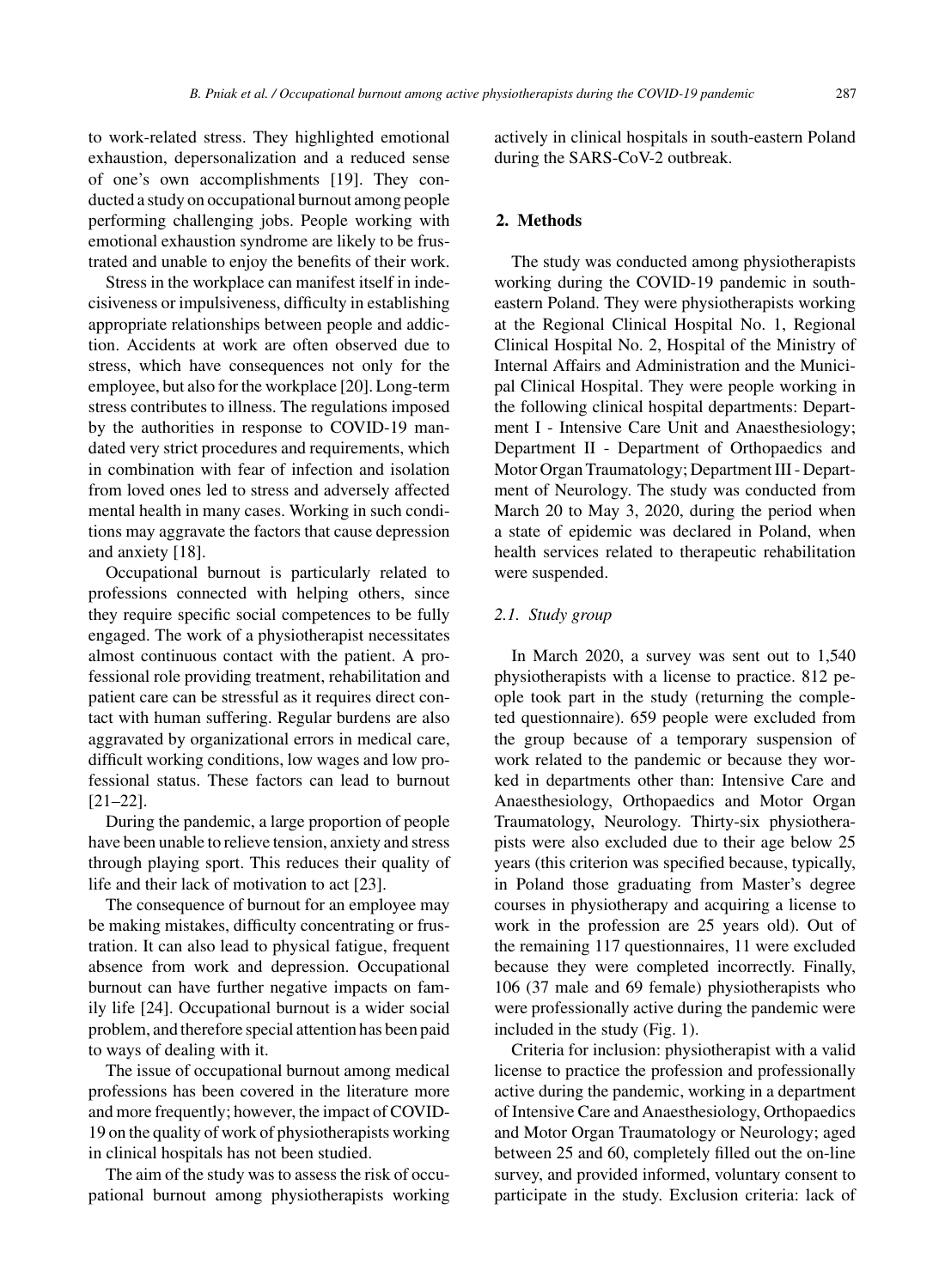

Fig. 1. Flowchart.

a valid license to practice, professionally inactive during the pandemic, working in hospital departments other than Intensive Care and Anaesthesiology, Orthopaedics and Motor Organ Traumatology, Neurology; aged below 25 or over 60, lack of informed, voluntary consent to participate in the study, incomplete online survey.

#### *2.2. Research tools*

The level of burnout of the physiotherapists studied was assessed using the Polish version of the burnout questionnaire by Maslach (MBI), which has been adapted and verified by Pasikowski [25]. Due to the state of epidemic announced in Poland, the questionnaire was sent in the form of an online survey. The level of emotional exhaustion of the respondents, their level of depersonalization and the level of personal involvement in their work were considered in the questionnaire. Summarizing the categories listed, the burnout rate of the studied physiotherapists was indicated. All three categories, as well as the overall assessment of occupational burnout, were rated on a scale of 0 to 6 points, where a higher score indicated a greater intensity of a given issue. Burnout is confirmed by high scores obtained on the subscales of emotional exhaustion (EE, 9–54 points) and depersonalization (DP, 5–30 points) and low scores on the personal achievements subscale (PA, 8–48 points).

- Emotional Exhaustion (EE): questions 1–3, 6, 8, 13, 14, 16, 20—max. 54 points;
- Depersonalization (DP): questions 5, 10, 11, 15, 22— max. 30 points;
- Personal Accomplishment (PA): questions 4, 7, 9, 12, 17–19, 21—max. 48 points.

The score was calculated separately by adding the results obtained in each scale:

- $-$  EE high (>27), moderate (17–26), low (<16);
- DP high (>13), moderate (7–12), low (<6);
- PA– high (0–31), moderate (32–38), low (>39).

The higher the scores in the scales of EE and DP, the higher the level of burnout; conversely - in PA the lower the result, the higher the burnout rate.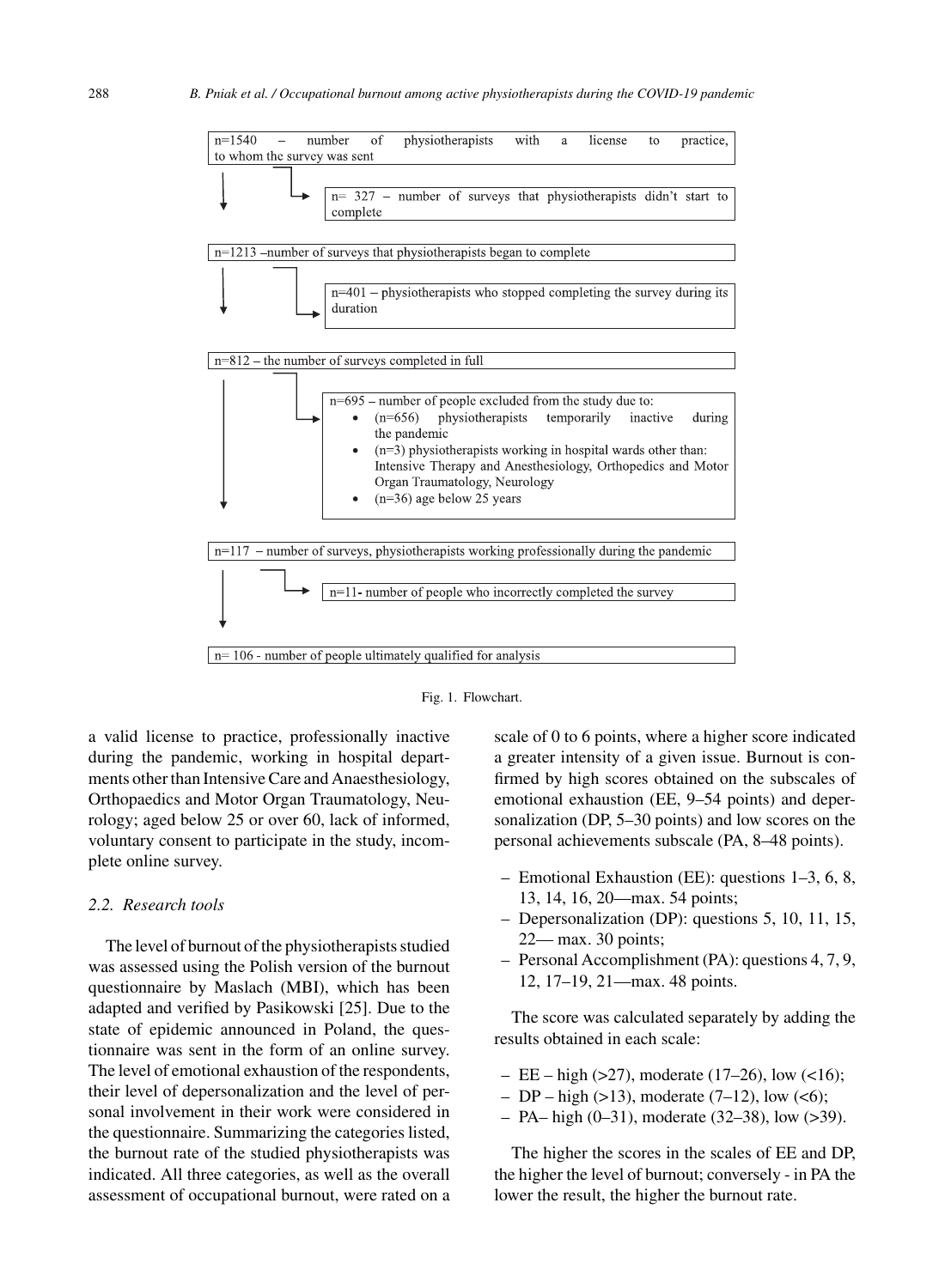## *2.3. Statistical analysis*

The analyses applied descriptive statistics (mean with 95% confidence interval, standard deviation, minimum value, maximum value, quartile I, quartile II). Statistical analysis was performed in the Statistica 13.1 program developed by StatSoft, and Microsoft Excel was used to present the results in a graphic form. The Mann-Whitney U test and Kruskal-Wallis ANOVA, classified as non-parametric tests, were used in the data analysis. These tests were applied because the data distribution and the sample size did not meet the criteria for parametric analysis. The level of statistical significance in this study was assumed at  $p < 0.05$ .

# **3. Results**

The current findings show that during the COVID-19 pandemic physiotherapists present high burnout rates in all three dimensions: EE (Mean 32.31; CI 29.47–35.15); DP (Mean 16.25; CI 14.48–18.03); PA (Mean 26.25; CI 24.41–28.10) (Table 1).

Analyses focusing on the relationship between gender and occupational burnout showed the problem was more frequent among the male physiotherapists, compared to the females, which was reflected by the scores in all three domains, i.e. in EE (Men: Mean 34.70; CI 29.90–39.50 – Women: Mean 31.03; CI 27.45–34.60); in DP (Men: Mean 18.78; CI 15.98–21.59 – Women: Mean 14.90; CI 12.64–17.16) and in PA (Men: Mean 24.54; CI 21.32–27.76 – Women: Mean 27.17; CI 24.90–29.44). Irrespective of the above gender-related effects, it was observed that, overall, there was a high prevalence of occupational burnout among the physiotherapists (both female and male) working during the COVID-19 pandemic (Table 2).

The highest burnout rates were identified in physiotherapists who had been working in the profession for more than 20 years, in the domain of EE (Mean: 35.30; CI 30.51–40.10) and in those with 10–15 years of experience, in the domains of DP (Mean: 18.31; CI 14.89–21.73) and PA (Mean: 23.97; CI 20.13–27.81). Generally, the analyses focusing on the relationship between the duration of professional experience and occupational burnout showed a high prevalence of the problem in all of the groups of physiotherapists performing their job during the COVID-19 pandemic. Only the group of subjects with experience in the range of 5–10 years acquired moderate scores in the

|                                 |     |                 |          | Assessment of the level of occupational burnout of physiotherapists based on the Maslach questionnaire |        |      |       |       |                |       |  |  |  |  |
|---------------------------------|-----|-----------------|----------|--------------------------------------------------------------------------------------------------------|--------|------|-------|-------|----------------|-------|--|--|--|--|
| <b>Questionnaire</b><br>Maslach |     | General burnout |          |                                                                                                        |        |      |       |       |                |       |  |  |  |  |
|                                 | n   | Mean            | $Cl-95%$ | $Cl + 95\%$                                                                                            | Median | Min. | Max.  | O1    | O <sub>2</sub> | SD.   |  |  |  |  |
| EE                              | 106 | 32.31           | 29.47    | 35.15                                                                                                  | 35.50  | 0.00 | 54.00 | 22.00 | 45.00          | 14,75 |  |  |  |  |
| DP.                             | 106 | 16.25           | 14.48    | 18.03                                                                                                  | 19.00  | 0.00 | 30.00 | 7.00  | 24.00          | 9,23  |  |  |  |  |
| PA                              | 106 | 26.25           | 24.41    | 28.10                                                                                                  | 25,00  | 8.00 | 44.00 | 17.00 | 35.00          | 9.56  |  |  |  |  |

Table 1

n – number of subjects; CI – confidence interval; Min - minimum value; Max -maximum value; Q1 - quartile I; Q2 - quartile II; SD - standard deviation.

Table 2 Assessment of the level of occupational burnout of physiotherapists based on the Maslach questionnaire depending on sex

| <b>Ouestionnaire Maslach</b> |       |                  | Burnout and sex |          |             |                       |       |       |                |                                           |           |  |  |
|------------------------------|-------|------------------|-----------------|----------|-------------|-----------------------|-------|-------|----------------|-------------------------------------------|-----------|--|--|
|                              |       | $\boldsymbol{n}$ | Mean            | $Cl-95%$ | $Cl + 95\%$ | Median                | Min.  | Max.  | Q <sub>1</sub> | Q <sub>2</sub>                            | <b>SD</b> |  |  |
| EE                           | Women | 69               | 31.03           | 27.45    | 34,60       | 34,00                 | 2,00  | 54.00 | 21.00          | 43.00                                     | 14,88     |  |  |
|                              | Men   | 37               | 34,70           | 29,90    | 39,50       | 38,00                 | 0.00  | 53,00 | 29,00          | 45,00<br>23,00<br>25,00<br>35,00<br>31,00 | 14,39     |  |  |
|                              | p     |                  |                 |          |             | $Z = -1,28 p = 0,202$ |       |       |                |                                           |           |  |  |
| DP.                          | Women | 69               | 14.90           | 12.64    | 17,16       | 15,00                 | 0.00  | 30.00 | 6.00           |                                           | 9,41      |  |  |
|                              | Men   | 37               | 18,78           | 15,98    | 21,59       | 21,00                 | 0.00  | 29,00 | 14.00          |                                           | 8,42      |  |  |
|                              | p     |                  |                 |          |             | $Z = -1,90 p = 0,058$ |       |       |                |                                           |           |  |  |
| PA                           | Women | 69               | 27.17           | 24,90    | 29,44       | 27,00                 | 10.00 | 44.00 | 19.00          |                                           | 9.45      |  |  |
|                              | Men   | 37               | 24,54           | 21,32    | 27,76       | 21,00                 | 8,00  | 43,00 | 17.00          |                                           | 9,65      |  |  |
|                              | p     |                  |                 |          |             | $Z = 1,26 p = 0,208$  |       |       |                |                                           |           |  |  |

n – number of subjects; CI – confidence interval; Min – minimum value; Max – maximum value; Q1 – quartile I; Q2 – quartile II; SD – standard deviation;  $Z$  – Mann-Whitney U test;  $p$  – level of significance of differences.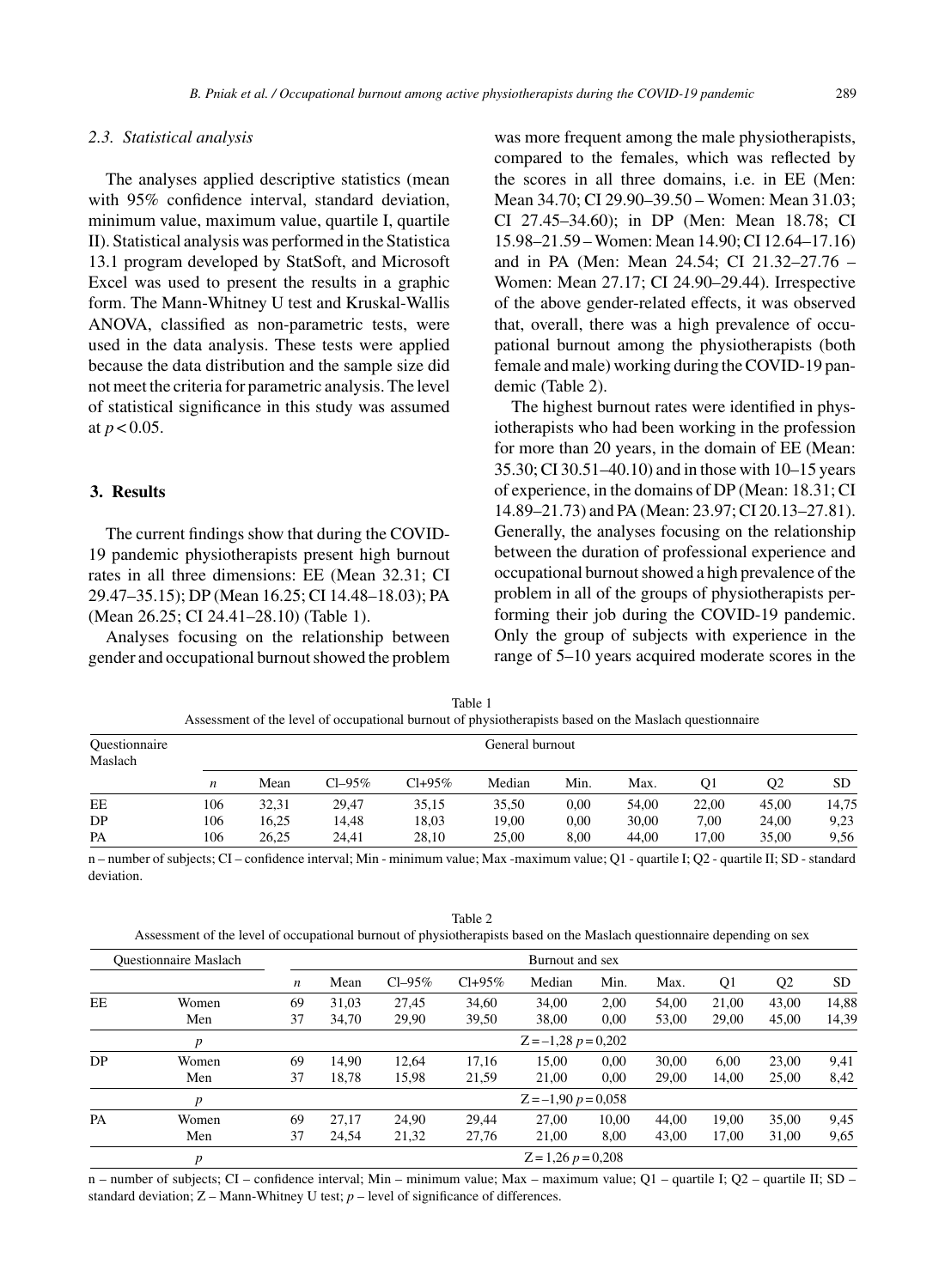| <b>Ouestionnaire Maslach</b> |                  |                  |       |          |             | Burnout and experience of physiotherapists |       |       |       |                |       |
|------------------------------|------------------|------------------|-------|----------|-------------|--------------------------------------------|-------|-------|-------|----------------|-------|
|                              |                  | $\boldsymbol{n}$ | Mean  | $Cl-95%$ | $Cl + 95\%$ | Median                                     | Min.  | Max.  | Q1    | Q <sub>2</sub> | SD    |
| EE                           | $5-10$ years     | 31               | 25,97 | 19,70    | 32,24       | 23,00                                      | 0.00  | 54,00 | 10,00 | 42,00          | 17,09 |
|                              | $10-15$ years    | 29               | 35,14 | 30,01    | 40,27       | 37,00                                      | 4,00  | 52,00 | 33,00 | 45,00          | 13,49 |
|                              | $15-20$ years    | 23               | 34,30 | 28,12    | 40,49       | 39,00                                      | 0,00  | 53,00 | 22,00 | 45,00          | 14,30 |
|                              | 20 and more      | 23               | 35,30 | 30,51    | 40,10       | 35,00                                      | 8,00  | 53,00 | 28,00 | 45,00          | 11,09 |
|                              | p                |                  |       |          |             | $H = 6.19 p = 0.102$                       |       |       |       |                |       |
| DP                           | $5-10$ years     | 31               | 13,32 | 9,66     | 16,99       | 12,00                                      | 0.00  | 30,00 | 5,00  | 24,00          | 9,99  |
|                              | $10-15$ years    | 29               | 18,31 | 14,89    | 21,73       | 21,00                                      | 0.00  | 29,00 | 13,00 | 25,00          | 8,98  |
|                              | $15-20$ years    | 23               | 16,96 | 13,07    | 20,84       | 20,00                                      | 3,00  | 30,00 | 6,00  | 24,00          | 8.98  |
|                              | 20 and more      | 23               | 16,91 | 13,34    | 20,49       | 19,00                                      | 3,00  | 29,00 | 10,00 | 23,00          | 8,27  |
|                              | $\boldsymbol{p}$ |                  |       |          |             | $H = 3,68 p = 0,297$                       |       |       |       |                |       |
| PA                           | $5-10$ years     | 31               | 29,65 | 26,06    | 33,23       | 33,00                                      | 12,00 | 43,00 | 19,00 | 37,00          | 9,78  |
|                              | $10-15$ years    | 29               | 23,97 | 20,13    | 27,81       | 22,00                                      | 12,00 | 44,00 | 16,00 | 29,00          | 10,09 |
|                              | $15-20$ years    | 23               | 25,52 | 21.49    | 29,56       | 23.00                                      | 8.00  | 43,00 | 19.00 | 34,00          | 9.33  |
|                              | 20 and more      | 23               | 25,30 | 21,83    | 28,77       | 25,00                                      | 10,00 | 43,00 | 18,00 | 31,00          | 8,03  |
|                              | $\boldsymbol{p}$ |                  |       |          |             | $H = 6.07 p = 0.108$                       |       |       |       |                |       |

Table 3 Assessment of the level of occupational burnout of physiotherapists based on the Maslach questionnaire depending on their experience

n – number of subjects; CI – confidence interval; Min – minimum value; Max – maximum value; Q1 – quartile I; Q2 – quartile II; SD – standard deviation;  $H - A$ nova Kruskal-Wallis test;  $p -$  level of significance of differences.

Table 4 Assessment of the level of occupational burnout of physiotherapists based on the Maslach questionnaire depending on the workplace

|    | <b>Ouestionnaire Maslach</b> |                  |       |             |             | Burnout and workplace  |       |       |       |                |       |
|----|------------------------------|------------------|-------|-------------|-------------|------------------------|-------|-------|-------|----------------|-------|
|    |                              | $\boldsymbol{n}$ | Mean  | $Cl - 95\%$ | $Cl + 95\%$ | Median                 | Min.  | Max.  | Q1    | Q <sub>2</sub> | SD    |
| EE | Ward I*,**                   | 28               | 40,89 | 35,27       | 46,52       | 47,50                  | 4,00  | 54.00 | 33,00 | 51,00          | 14,51 |
|    | Ward II*                     | 38               | 32,79 | 28,47       | 37,11       | 36,00                  | 0,00  | 48,00 | 24,00 | 45,00          | 13,14 |
|    | Ward III**                   | 40               | 25,85 | 21,56       | 30,14       | 32,50                  | 0.00  | 43,00 | 14,00 | 37.00          | 13,43 |
|    | $\boldsymbol{p}$             |                  |       |             |             | $H = 22,31 p = 0,0000$ |       |       |       |                |       |
| DP | Ward I*,**                   | 28               | 21,39 | 17.90       | 24,88       | 26,00                  | 0,00  | 30.00 | 14,50 | 28,00          | 9,00  |
|    | Ward II*                     | 38               | 16,82 | 14,08       | 19,55       | 19,00                  | 0,00  | 28,00 | 13,00 | 24,00          | 8,32  |
|    | Ward III**                   | 40               | 12,13 | 9,44        | 14,81       | 9,00                   | 1,00  | 25,00 | 5,00  | 21,00          | 8,41  |
|    | $\boldsymbol{p}$             |                  |       |             |             | $H = 19,82 p = 0,0000$ |       |       |       |                |       |
| PA | Ward I                       | 28               | 23,07 | 20,04       | 26,10       | 22,00                  | 8,00  | 43,00 | 17,50 | 27,00          | 7,82  |
|    | Ward II                      | 38               | 25.61 | 22,52       | 28.69       | 23.00                  | 10.00 | 44.00 | 17.00 | 33.00          | 9,39  |
|    | Ward III                     | 40               | 29,10 | 25,84       | 32,36       | 31,50                  | 12,00 | 43,00 | 17,00 | 37,00          | 10,20 |
|    |                              |                  |       |             |             | $H = 4.99 p = 0.082$   |       |       |       |                |       |

n – number of subjects; CI – confidence interval; Min – minimum value; Max – maximum value; Q1 – quartile I; Q2 – quartile II; SD – standard deviation; H – Anova Kruskal-Wallis test; *p* – level of significance of differences; \* and \*\*pairs of variables that differ significantly at the level of *p* < 0.05 in the *post-hoc* test (multiple comparisons). ∗difference between ward I and ward II, a ∗∗between ward I and ward III; I - Intensive Care and Anaesthesiology Ward; II - Ward of Orthopedics and Traumatology; III - Ward of Neurology.

domain EE (Mean: 25.97; CI 19.70–32.24) reflecting the fact they were less affected by the problem (Table 3).

The results in the specific Maslach inventory scales show a high level of EE-related occupational burnout among the physiotherapists working in Department I (Intensive Care and Anaesthesiology Department) (Mean: 40.89, CI 35.27–46.52) and Department II (Orthopaedics and Traumatology) (Mean: 32.79, CI 28.47–37.11), compared to physiotherapists working in Department III (Neurology) (Mean: 25.85,

CI 21.56–30.14) who in this domain presented only moderate burnout. Likewise, DP-related burnout was high in the subjects working in Department I (Mean: 21.39, CI 17.90– 24.88) and Department II (Mean: 16.82, CI 14.08–19.55) and moderate in those working in Department III (Mean: 12.13, CI 9.44–14.81). The scores on the PA scale also showed high burnout in the physiotherapists working in Department I (Mean: 23.07, CI 20.04–26.10) and in Department II (Mean: 25,.61, CI 22.52–28.69) as well as in Department III (Mean: 29.10, CI 25.84–32,36). The highest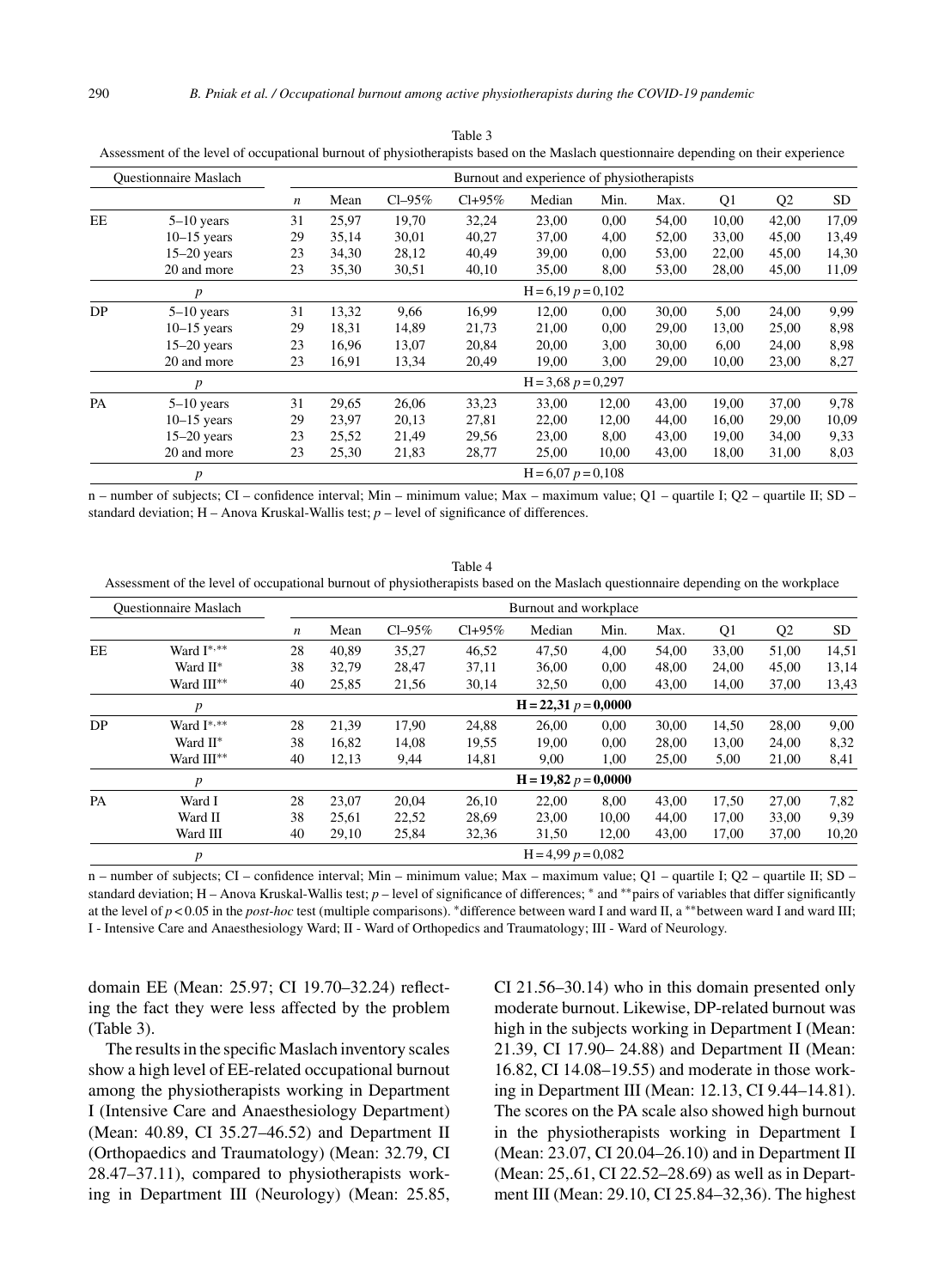|     | Assessment of the level of occupational burnout of physiotherapists based on the Maslach questionnaire depending on participation in |                                                                                       |       |          | courses or training to raise professional qualifications |        |                      |       |       |                |           |  |  |  |
|-----|--------------------------------------------------------------------------------------------------------------------------------------|---------------------------------------------------------------------------------------|-------|----------|----------------------------------------------------------|--------|----------------------|-------|-------|----------------|-----------|--|--|--|
|     |                                                                                                                                      | Burnout and participation in courses or training to raise professional qualifications |       |          |                                                          |        |                      |       |       |                |           |  |  |  |
|     |                                                                                                                                      | $\boldsymbol{n}$                                                                      | Mean  | $Cl-95%$ | $Cl + 95\%$                                              | Median | Min.                 | Max.  | O1    | Q <sub>2</sub> | <b>SD</b> |  |  |  |
| EE  | <b>Yes</b>                                                                                                                           | 48                                                                                    | 31.23 | 26.54    | 35.92                                                    | 35.00  | 0.00                 | 53.00 | 16.50 | 45.00          | 16.16     |  |  |  |
|     | Yes, but rarely                                                                                                                      | 38                                                                                    | 33,55 | 29.33    | 37.77                                                    | 36.00  | 2.00                 | 53,00 | 23,00 | 44.00          | 12,83     |  |  |  |
|     | No                                                                                                                                   | 20                                                                                    | 32.55 | 25,45    | 39,65                                                    | 35.00  | 0.00                 | 54.00 | 21.00 | 44.50          | 15,16     |  |  |  |
|     |                                                                                                                                      |                                                                                       |       |          |                                                          |        | $H = 0.19 p = 0.909$ |       |       |                |           |  |  |  |
| DP. | Yes                                                                                                                                  | 48                                                                                    | 15.73 | 12.89    | 18.56                                                    | 15.50  | 0.00                 | 30.00 | 6.50  | 24.50          | 9.76      |  |  |  |

Table 5 Assessment of the level of

n – number of subjects; CI – confidence interval; Min – minimum value; Max – maximum value; Q1 – quartile I; Q2 – quartile II; SD – standard deviation;  $H - A$ nova Kruskal-Wallis test;  $p -$  level of significance of differences.

Yes, but rarely 38 16,71 13,99 19,43 19,50 3,00 28,00 7,00 24,00 8,27 No 20 16,65 11,96 21,34 20,50 0,00 30,00 6,50 24,50 10,03

PA Yes 48 27,35 24,57 30,14 26,50 12,00 44,00 18,00 35,50 9,60 Yes, but rarely 38 25,45 22,47 28,43 25,50 8,00 42,00 19,00 35,00 9,07 No 20 25,15 20,22 30,08 20,50 13,00 43,00 16,50 32,00 10,54

*p*  $H = 0.13$  *p* = 0,937

*p*  $H = 1,08$  *p* = 0,583

rate of occupational burnout, reflected by the scores in all three domains (EE, DP, PA), was identified in Department I (Table 4).

The findings show that high occupational burnout in all the domains is common among all the physiotherapists participating in this study; however, the subjects who rarely participated in courses or training programs showed the highest burnout rates (EE-Mean: 33.55, CI 29.33–37.77; DP- Mean: 16.71, CI 13.99–19.43; PA- Mean: 25.45, CI 22.47–28.43) (Table 5).

#### **4. Discussion**

Burnout syndrome has been a frequent subject of scientific study for many years. Numerous studies have been conducted in groups of teachers, firefighters, social workers, prison staff, doctors, nurses and paramedics [26–28]. However, there are few studies investigating the level of occupational burnout in a group of physiotherapists, and in particular during the COVID-19 pandemic. Kraczla [29] analysed occupational burnout syndrome and associated workplace stress, finding that burnout can be caused by longterm stress, which triggers adverse mechanisms, the adverse impact of the workplace and the environment, and its indifferent attitude towards the employee. Leiter and Maslach [19] emphasized that there must be a balance between stressors and support from the organizational environment. They indicated as the main factor excessive workload and obligations related to it. Low pay and lack of an incentive system can also cause burnout syndrome.

Healthcare workers are particularly vulnerable to long-term stress during the COVID-19 pandemic [30].

A study of nurses by Kowalczuk et al. [31] showed that they tend to be satisfied with their profession, but also that their work is stressful. Stress factors for them included low salaries and sudden deterioration of patients' health, which is also the case in other medical professions. Załuski and Makara-Studzińska [32] noticed in their study that nurses may also have a very emotional approach to their work, and this can lead to various negative consequences. In particular, 2020 became a year of increased stress for nurses and midwives due to the COVID-19 pandemic. Al-Mandhari et al. pointed out that occupational burnout syndrome during the pandemic is also intensified by the fact that health professionals may be separated from their families [33]. Furthermore, Zerbili et al. reported a higher level of stress and burnout among nurses working on COVID-19 wards, compared to their colleagues working on regular wards. Physicians reported similar scores regardless of their contact with COVID-19 patients. The most common causes for burden were job strain and uncertainty about the future [34].

Makara-Studzińska et al. [35] conducted a study among a group of doctors and medical staff at risk of occupational burnout. The most stressful factors in the group of examined doctors was short professional experience, a large number of duties and a small number of days off. Simons and Baldwin [36] showed that the problem of burnout clearly exists among Polish medical professionals and that it certainly requires attention from society, health policy leaders, and doctors themselves. Simons and Baldwin [37] in their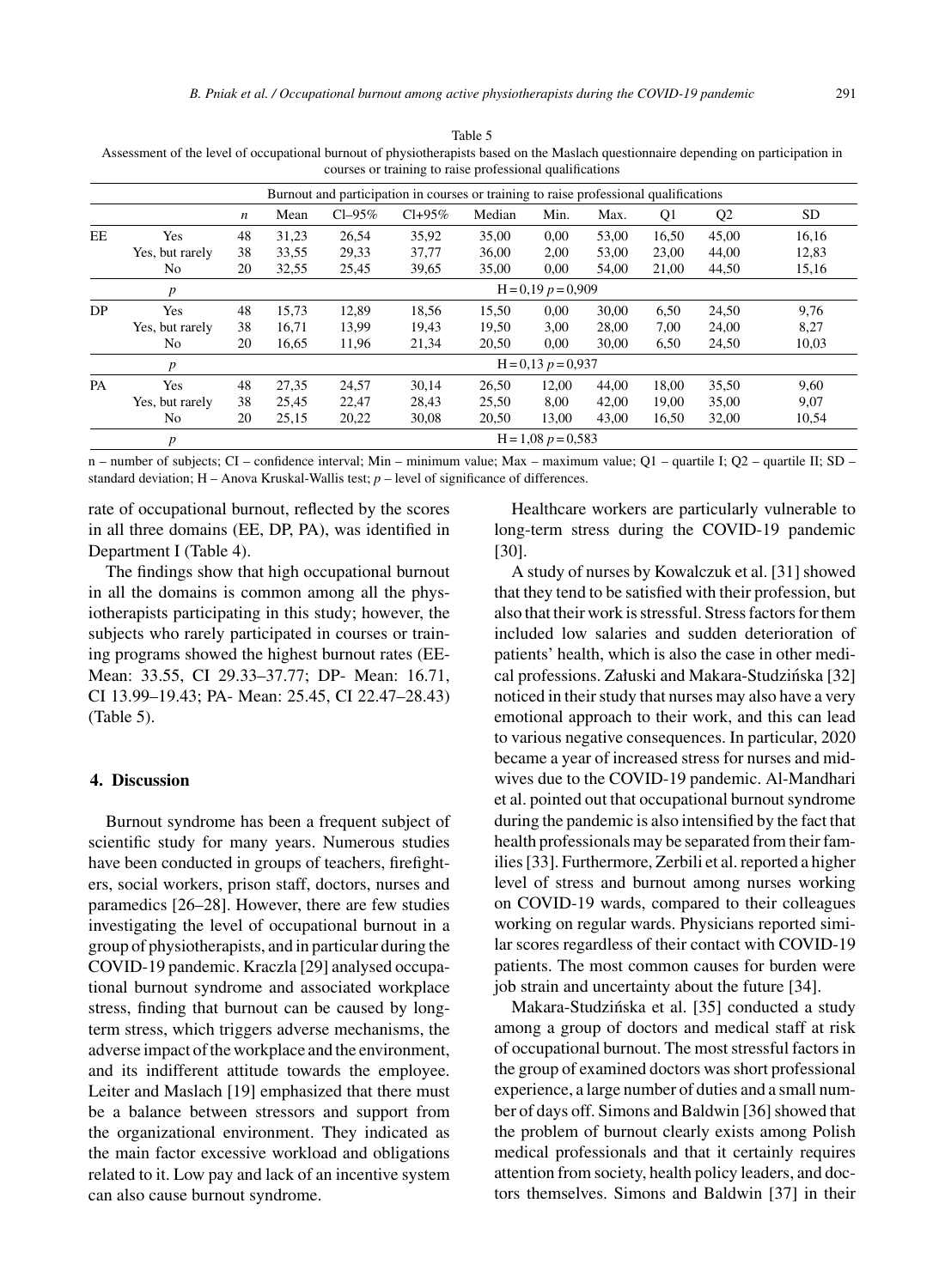study observed that during the COVID-19 outbreak, doctors who have already retired, as well as those who have become burned out, were asked to return to treatment in the fight against the coronavirus. Not all healthcare professionals agree to do so. They feel anxiety and fear of the "invisible opponent" with which they are forced to fight. Doctors often refuse to take up professional activity again as they are worried about their families.

Pavlakis et al. [38] proved that physiotherapists' profession is stressful, especially for those employed in public facilities and for women. Occupational burnout in female physiotherapists was also studied by Makara-Studzińska et al. [39]. They report that women show low satisfaction with their work and life as physiotherapists, caused by chronic fatigue and physical exhaustion. In the study group, the authors found that the risk factors were high demands placed on employees, stress, low pay and lack of promotion prospects. In our study, more frequent burnout was observed among men. Research carried out during the COVID-19 pandemic among health care workers showed that women were nearly twice as likely to report feelings of isolation as men [40]. Likewise, according to Civantos et al., occupational burnout affects women more frequently than men [41].

In a study conducted by Puszczałowska-Lizis et al. [42] potential risk factors for occupational burnout of physiotherapists were analysed. The study was conducted among 102 physiotherapists working in various facilities. Burnout was analysed in relation to gender, age and experience, the effect of the workplace and the amount of time spent on rest. A higher burnout rate was demonstrated for people aged 35–40 and with more than 10 years of experience. The level of professional satisfaction was lower among physiotherapists who did not participate in vocational training and did not engage in physical activity. Similarly, in our study, a higher rate of burnout was observed for physiotherapists who had been working in the profession for over 10 years (the groups from 10–15 years and over 20 years).

Kowalska [43] conducted a study among 64 professionally active physiotherapists who worked with patients with various ailments. She observed that mental exhaustion is noticeable in physiotherapists working with neurological and orthopaedic patients. Physical work with these patients, i.e. using mainly kinesitherapy, causes an increase in negative attitudes towards patients. Taking up additional work also affects burnout. It was also noted that physiotherapists working with only one group of patients, or with

a chronically ill patient who did not show progress in their rehabilitation, more often showed dissatisfaction with their work. Kowalska's study shows that physiotherapists are less exposed to burnout than other groups of public service professions. In our study, a divergence in occupational burnout was noticed depending on the hospital department in which the physiotherapists worked. Occupational burnout was more frequent in physiotherapists working in the Intensive Care and Anaesthesiology Department. A difference in the incidence of occupational burnout was noticed in a study by Bejer et al. [44], who showed that the highest occupational burnout, with respect to the emotional sphere, was observed in physiotherapists working in healthcare homes. Stelcer and Bilski [45] also noted that occupational burnout often occurs in people working in palliative care.

Bartkowiak [3] believes that continuous improvement of qualifications is essential for the medical professions. On the other hand, Sek [46] points out that burnout can be avoided if one is convinced of the effectiveness of one's goals. The most numerous group of respondents were physiotherapists with a master's degree, and a large group attended training courses regularly. In our study, during the COVID-19 pandemic, no effect on burnout was observed of raising professional qualifications through courses and training.

Occupational burnout among healthcare professionals is linked to the mental state of the staff. During the COVID-19 pandemic, given the threat of the virus, and the effect of the situation on mental health, it is crucial to protect healthcare workers from the adverse psychological effects of the pandemic. Interventions around the world began to implement psychological resistance intervention, based on various models and packages, to prevent depression among healthcare professionals [47, 48].

A review of the international literature shows there are no studies investigating occupational burnout among physiotherapists during the COVID-19 pandemic. Research carried out before the pandemic showed that the problem was indeed visible in this community; however, a comparison of the earlier evidence with the current findings (acquired during the pandemic) shows a significant increase in the incidence of burnout [44, 49]. Therefore, the present study provides very important insight to support the proper functioning of clinical facilities. The staff should be supported physically (by providing them with appropriate personal protection equipment) as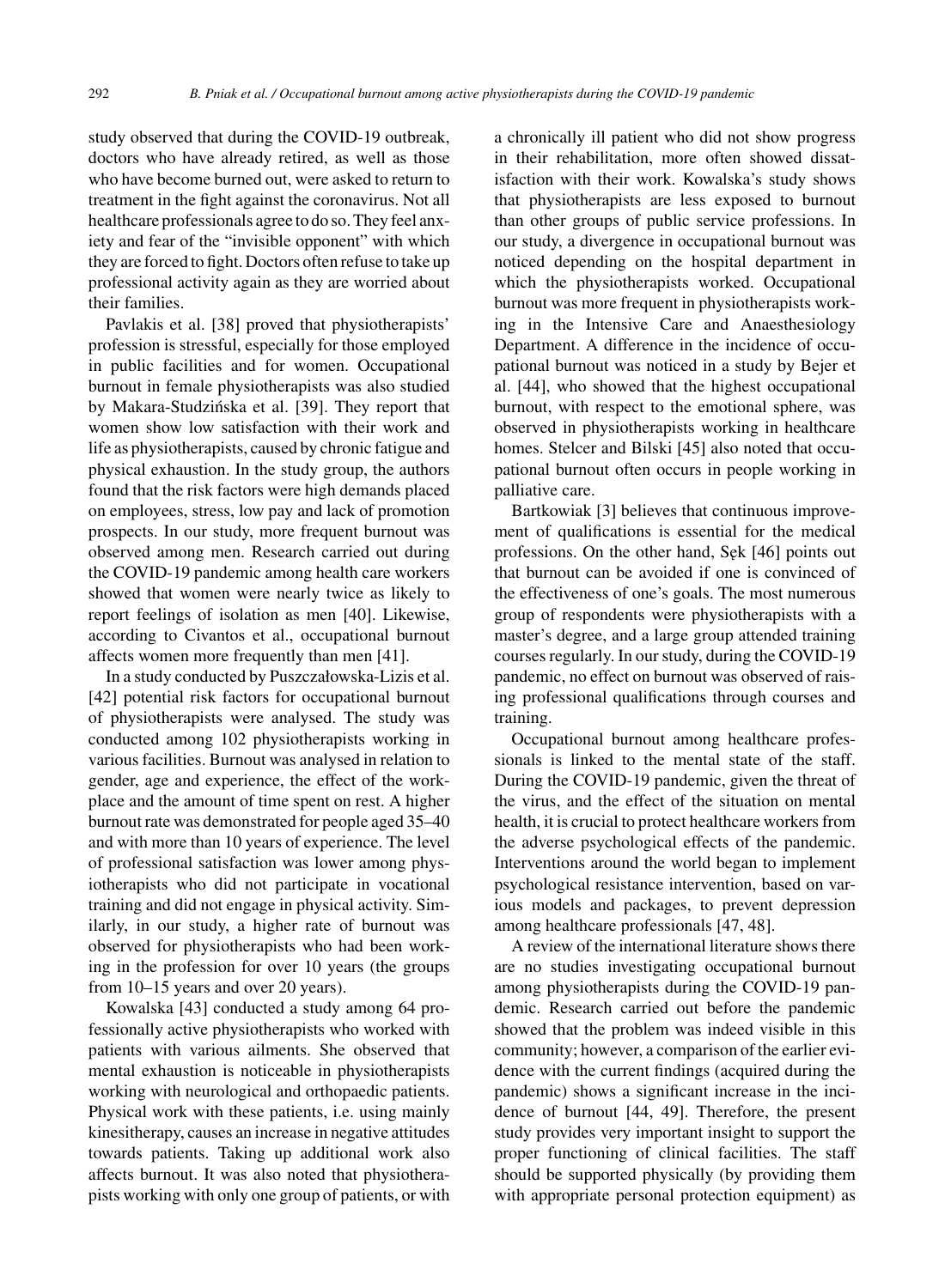well as mentally. Mental support can help prevent pre-term burnout as well as mental illness. Continuing research among healthcare professionals during the COVID-19 pandemic is justified and necessary.

## **5. Limitations**

The current study presents certain limitations. Firstly, the study is based on short-term observations carried out during the pandemic and does not take into account possible occupational burnout affecting the subjects before the pandemic. However, since the COVID-19 pandemic is rapidly spreading in Poland, another study being currently conducted involves an observation period of more than six weeks and is designed to take into account occupational burnout from the period before the pandemic. Another limitation is connected with the lack of sample size calculation. This is linked with the fact that the decision to carry out this research was taken spontaneously in response to the pandemic which broke out in our country with little warning, affecting the whole of society and the functioning of people of all professions, including physiotherapists. Given the above, further research in this area is necessary; it should involve a larger study group and take into account various medical professions as well as other factors, such as age or gender. Another limitation of the study is linked with the nonparametric data distribution since the analyses of variables did not meet the normality condition.

#### **6. Conclusions**

Occupational burnout during the COVID-19 pandemic is noticeable among physiotherapists working in clinical departments. The current findings show high burnout rates in all three domains: emotional exhaustion (EE), depersonalization (DP) and personal accomplishment (PA). A comparative analysis of these findings with reference to related studies published before the pandemic shows that the burnout rates among physiotherapists may have significantly increased during the COVID-19 pandemic. However, given the scarcity of scientific evidence related to this specific problem in Poland and worldwide, it is necessary to continue research in occupational burnout affecting physiotherapists, particularly during the second wave of the pandemic, in order to gain a better understanding of the possible effects

of social isolation and greater personal work-related health risks on the mental health of these medical professionals.

## **Acknowledgments**

The authors would like to thank the respondents who devoted their time to take part in the study during such a difficult period as the COVID-19 pandemic.

## **Conflict of interest**

The authors declare no conflict of interest.

# **Funding**

This research received no external funding.

# **References**

- [1] Melé D. Understanding Humanistic Management. Humanist Manag J. 2016;1:33-55. doi.10.1007/s41463-016-0011-5
- [2] Reith TP. Burnout in United States Healthcare Professionals: A Narrative Review. Cureus. 2018;10(12):e3681. doi:10.7759/cureus.3681
- [3] Bartkowiak G. Theoretical issues of human resource management in healthcare facilities. UM Poznań, Poznań 2004.
- [4] Lee SE, Dahinten SV, MacPhee M. Psychometric evaluation of the McCloskey/Mueller Satisfaction Scale. Jpn J Nurs Sci. 2016;13:487-95. doi.10.1111/jjns.12128
- [5] Mikołajewska E. Work-related stress and burnout in physiotherapists – A literature review. Med Pr. 2014;65(5):693- 701. doi.10.13075/mp.5893.00078
- [6] Wu Y, Wang J, Luo C, Hu S, Lin X, Anderson AE, et al. A Comparison of Burnout Frequency Among Oncology Physicians and Nurses Working on the Frontline and Usual Wards During the COVID-19 Epidemic in Wuhan, China. J Pain Symptom Manage. 2020;60(1):e60 e65. doi:10.1016/j.jpainsymman.2020.04.008
- [7] Luceño-Moreno L, Talavera-Velasco B, García-Albuerne Y, Martín-García J. Symptoms of Posttraumatic Stress, Anxiety, Depression, Levels of Resilience and Burnout in Spanish Health Personnel during the COVID-19 Pandemic. Int J Environ Res Public Health. 2020;17(15):5514. doi: 10.3390/ijerph17155514
- [8] Matsuo T, Kobayashi D, Taki F, Sakamoto F, Uehara Y, Mori N, et al. Prevalence of Health Care Worker Burnout During the Coronavirus Disease 2019 (COVID-19) Pandemic in Japan. JAMA Netw Open. 2020;3(8):e2017271. doi:10.1001/jamanetworkopen.2020.17271
- [9] Ministry of Health, Statistics Poland. Available online: [https://www.gov.pl/web/zdrowie/pierwszy-przypadek-kor](https://www.gov.pl/web/zdrowie/pierwszy-przypadek-koronawirusa-w-polsce) [onawirusa-w-polsce](https://www.gov.pl/web/zdrowie/pierwszy-przypadek-koronawirusa-w-polsce) (accessed on 4 May 2020).
- [10] Wang L, Gao YH, Lou LL, Zhang GJ. The clinical dynamics of 18 cases of COVID-19 outside of Wuhan,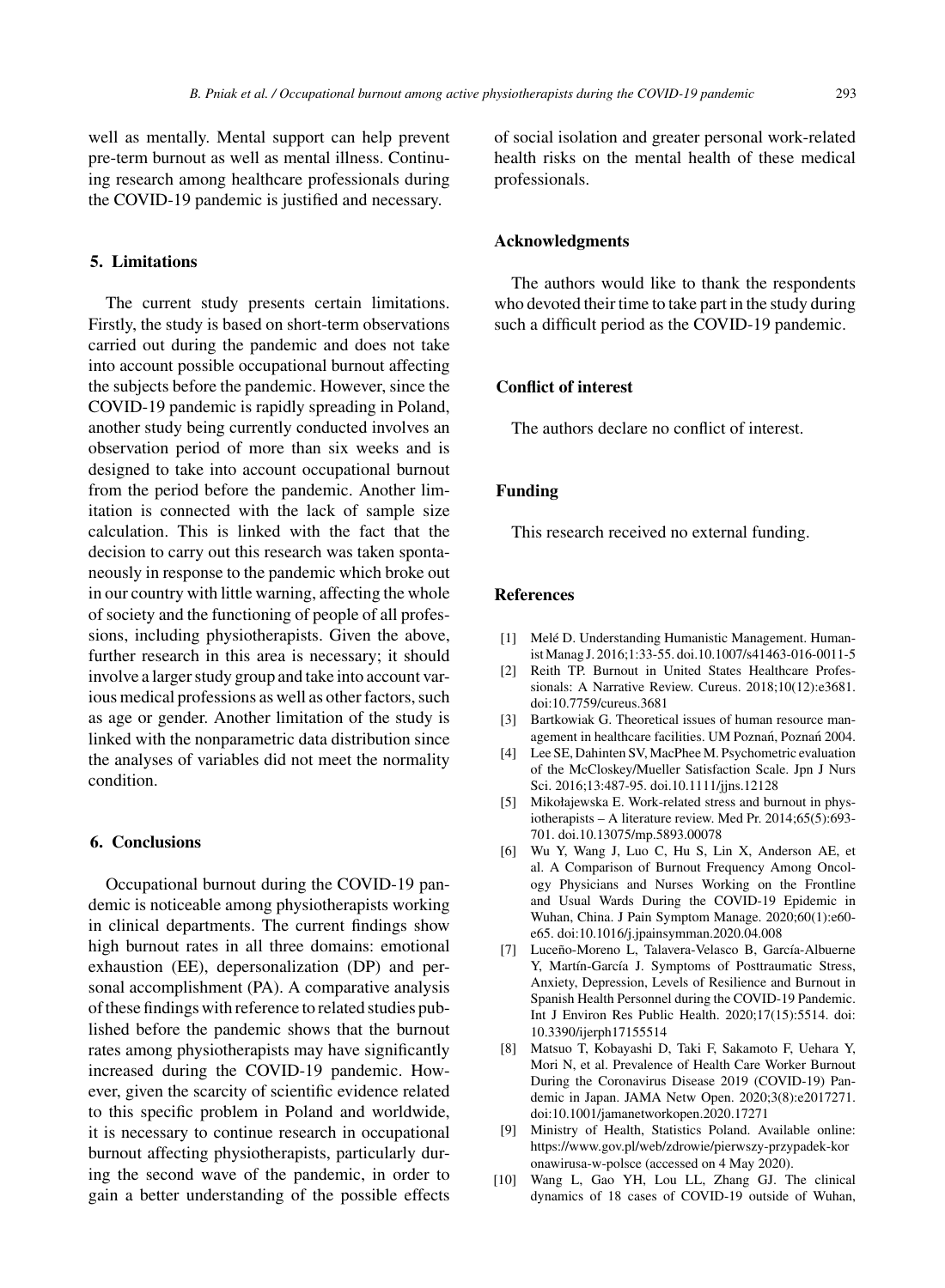China. Eur Respir J. 2020;55(4):2000398. doi.10.1183/ 13993003.00398-2020

- [11] Chen N, Zhou M, Dong X, Qu J, Gong F, Han Y, et al. Epidemiological and clinical characteristics of 99 cases of 2019 novel coronavirus pneumonia in Wuhan, China: a descriptive study. Lancet. 2020;359(10223):507- 13. doi.10.1016/S0140-6736(20)30211-7
- [12] Wang D, Hu B, Hu C, Zhu F, Liu X, Zhang J, et al. Clinical characteristics of 138 hospitalized patients with 2019 novel coronavirus-infected pneumonia in Wuhan, China. JAMA. 2020;323(11):1061-9. doi.10.1001/jama.2020.1585
- [13] Baj J, Karakuła-Juchnowicz H, Teresiński G, Buszewicz G, Ciesielka M, Sitarz E, et al. COVID-19: Specific and Non-Specific Clinical Manifestations and Symptoms: The Current State of Knowledge. J. Clin. Med. 2020;9(6):1753. doi. 10.3390/jcm9061753
- [14] Ministry of Health. Available online: [http://isap.sejm.gov.](http://isap.sejm.gov.pl/isap.nsf/download.xsp/WDU20200000491/O/D20200491.pdf) pl/isap.nsf/download.xsp/WDU20200000491/O/D20200 491.pdf (accessed on 4 May 2020).
- [15] Christopher DJ, Isaac BT, Rupali P, Thangakunam B. Health-care preparedness and health-care worker protection in COVID-19 pandemic. Lung India. 2020;37(3):238-45. doi.10.4103/lungindia.lungindia 189 20
- [16] National Chamber of Physiotherapists– KIF. Available online: [https://kif.info.pl/dramatyczna-sytuacja-fizjoterap](https://kif.info.pl/dramatyczna-sytuacja-fizjoterapeutow-alarmujemy-rzad-i-parlament/) eutow-alarmujemy-rzad-i-parlament/ (accessed on 4 May 2020).
- [17] Ministry of Health. Available online: https://tvn24.pl/na jnowsze/wxmr56-Rozporz%C4%85dzenie-Rady-Ministr %C3%B3w-z-dnia-2-maja-2020-roku/Rozporz%25C4% 2585dzenie+z+2+maja+2020.pdf (accessed on 4 May 2020).
- [18] Freudenberger HJ. Staff Burn-Out. Journal of Social Issues. 1974;30(1):159-65. doi.10.1111/j.1540-4560.1974. tb00706.x
- [19] Leiter MP, Maslach C. Burnout and Engagement: Contributions to a New Vision. Burnout Res. 2017;5:55-7. doi.10.1016/j.burn.2017.04.003
- [20] Litzke M, Schuh H. Stress, lobbying and burnout. GWP Gdańsk, Gdańsk 2007.
- [21] Gold JA. COVID-19: adverse mental health outcomes for healthcare workers. BMJ. 2020;369:m1815. doi.10. 1136/bmj.m1815
- [22] Luken M, Sammons A. Systematic Review of Mindfulness Practice for Reducing Job Burnout. Am J Occup Ther. 2016;70(2):7002250020p1-7002250020p10. doi.10. 5014/ajot.2016.016956
- [23] Viana RB, de Lira CAB. Exergames as Coping Strategies for Anxiety Disorders During the COVID-19 Quarantine Period. Games Health J. 2020;9(3):147-9. doi.10.1089/g4h.2020.0060
- [24] Pieniążek M, Mańko G, Skupień J. Physiotherapist's work at the Oncological Ward – stress and professional burnout. Med Rehabil. 2017;21(3):35-42. doi.10. 5604/01.3001.0011.6813
- [25] Pasikowski T. Polish adaptation of the questionnaire Maslach Burnout Inventory. W: Sęk H., red. Burnout. Causes, mechanisms, prevention. PWN, Warszawa. 2000; 135-48.
- [26] Adler P. Market, Hierarchy and Trust. The Knowledge Economy and the Future of Captalism. Organization Science. 2001;12(2):215-34. doi.10.1287/orsc.12.2.215.10117
- [27] Leitner MP, Harvie PL. Burnout among mental health workers: A test of the job demands - control model.

Int J Soc Psychiatry. 1996;42(2):90-101. doi.10.1177/002 076409604200203.

- [28] Topa G, Jurado-Del Pozo JF. Emotional Exhaustion and Health Complaints as Indicators of Occupational Diseases Among Civil Servants in Spain. J Clin Med. 2018;7(12):523. doi.10.3390/jcm7120523
- [29] Kraczla M. Professional burnout as a long term stress effect. College's Scientific Notebooks Humanitas. 2013;2:75-80. <https://www.sbc.org.pl/publication/102309>.
- [30] El-Hage W, Hingray C, Lemogne C, Yrondi A, Brunault P, Bienvenu T. et al. Les professionnels de santé face à la pandémie de la maladie á coronavirus (COVID-19): quels risques pour leur santé mentale? [Health professionals facing the coronavirus disease 2019 (COVID-19) pandemic: What are the mental health risks?]. Encephale. 2020;46(3S):S0013-7006(20)30076-2. doi.10.1016/j.en cep.2020.04.008
- [31] Kowalczuk K, Zdanska A, Krajewska-Kułak E, łukaszczuk ´ C, Van Damme-Ostapowicz K, Klimaszewska K, et al.. Stress in the work of nurses as a risk factor for burnout. Nursing Topics. 2011;3(19):307-14.
- [32] Załuski M, Makara-Studzińska M. The reciprocal relationship between occupational burnout, emotional labor and work engagement in healthcare specialists. Med Pr. 2019;70(6):711-22. doi.10.13075/mp.5893.00868
- [33] Al-Mandhari A, Gedik FG, Mataria A, Oweis A, Hajjeh R. 2020 - the year of the nurse and midwife: a call for action [to scale up and strengthen the nursing and midwifery work](https://tvn24.pl/najnowsze/wxmr56-Rozporz%C4%85dzenie-Rady-Ministr%C3%B3w-z-dnia-2-maja-2020-roku/Rozporz%25C4%2585dzenie+z+2+maja+2020.pdf)force in the Eastern Mediterranean Region. East Mediterr Health J. 2020;26(4):370-1. doi.10.26719/2020.26.4.370
- [34] Zerbini G, Ebigbo A, Reicherts P, Kunz M, Messman H. Psychosocial burden of healthcare professionals in times of COVID-19 - a survey conducted at the University Hospital Augsburg. Ger Med Sci. 2020;18:Doc05. doi.10.3205/000281
- [35] Makara-Studzińska M, Tylec A, Kudlik A, Matuszczyk M, Murawiec S. Burnout syndrome among psychiatrists — literature review. Psychiatry. 2018;15(1):35-8.
- [36] Zgliczyńska M, Zgliczyński S, Ciebiera M, Kosińska-Kaczyńska K. Occupational Burnout Syndrome in Polish Physicians: A Systematic Review. Int J Environ Res Public Health. 2020;16(24):5026. doi.10.3390/ijerph16245026
- [37] Simons G, Baldwin DS. COVID-19: doctors must take control of their wellbeing. BMJ. 2020;369:m1725. doi.10.1136/bmj.m1725
- [38] Pavlakis A, Raftopoulos V, Theodorou M. Burnout syndrome in Cypriot physiotherapists: a national survey. BMC Health Serv Res. 2010;10:63. doi.10.1186/1472-6963-10- 63
- [39] Makara –Studzińska M, Krys –Noszczyk, K, Starczyńska M, Kiebzak W, Śliwiński Z. Occupational burnout and satisfaction with life in female physiotherapists. Polish Journal of Physiotherapy. 2012;12:327-39.
- [40] Kelker H, Yoder K, Musey P, Harris M, Johnson O, Sarmiento E, et al. Longitudinal Prospective Study of Emergency Medicine Provider Wellness Across Ten Academic and Community Hospitals During the Initial Surge of the COVID-19 Pandemic. Res Sq. 2020:rs.3.rs-87786. doi.10.21203/rs.3.rs-87786/v1
- [41] Civantos AM, Byrnes Y, Chang C, Prasad A, Chorath K, Poonia SK, et al. Mental health among otolaryngology resident and attending physicians during the COVID-19 pandemic: National study. Head Neck. 2020;42(7):1597- 609. doi: 10.1002/hed.26292